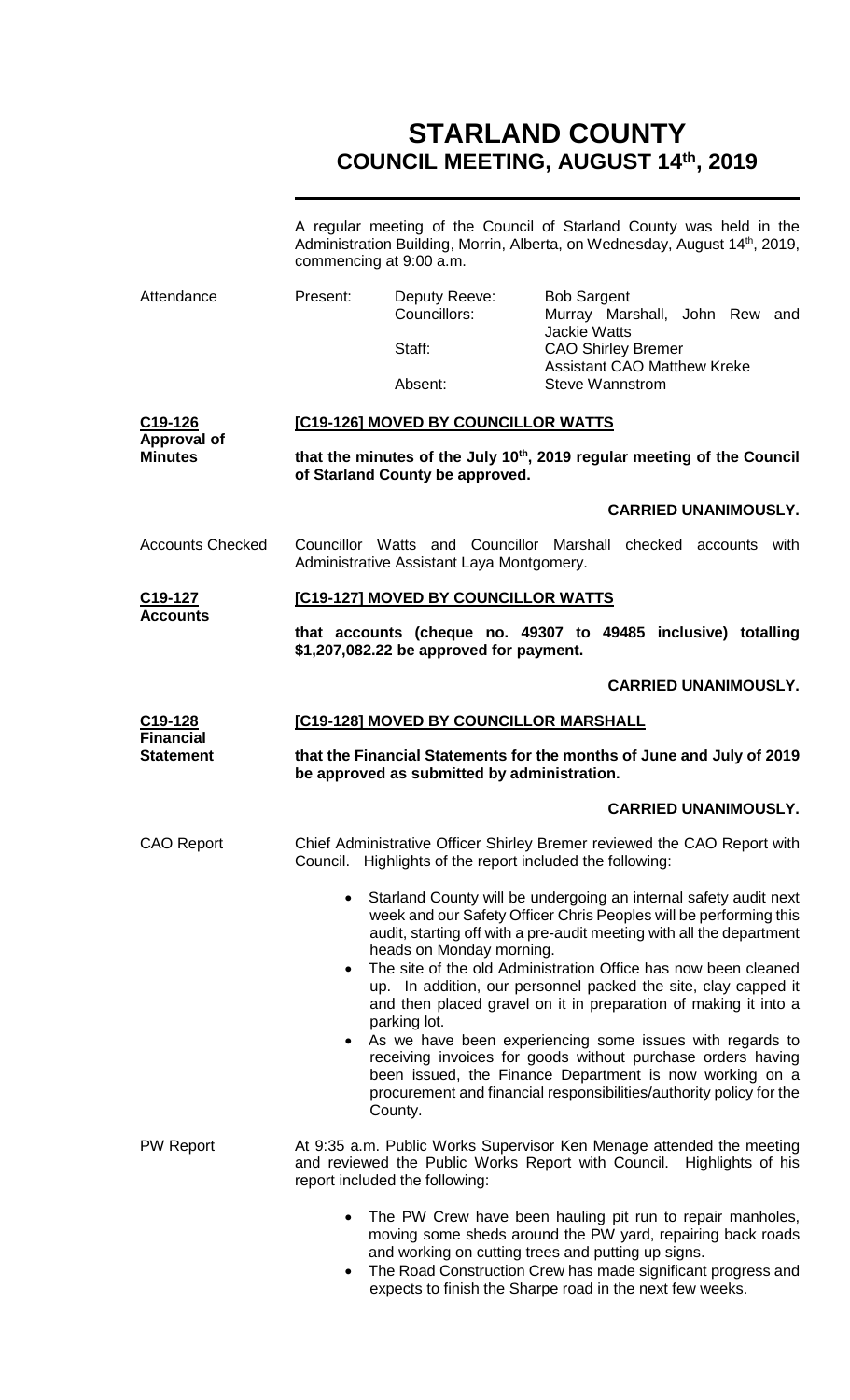|                                        | The Shop crew have been busy with repairs and service work to<br>all department equipment.<br>Gradermen have been blading roads and have finished with their<br>$\bullet$<br>grader training.<br>Ken has been attending meetings, coordinating bridge work,<br>starting on an assets management plan and working on a land<br>purchase.                     |  |  |
|----------------------------------------|-------------------------------------------------------------------------------------------------------------------------------------------------------------------------------------------------------------------------------------------------------------------------------------------------------------------------------------------------------------|--|--|
| Rowley Signage                         | Residents of the Hamlet of Rowley have requested that Starland County<br>reduce the allowed speed in the hamlet to 30 km/h while also posting a<br>number of signs noting the presence of children.                                                                                                                                                         |  |  |
| C <sub>19</sub> -129                   | [C19-129] MOVED BY COUNCILLOR WATTS                                                                                                                                                                                                                                                                                                                         |  |  |
| <b>Rowley Signage</b>                  | that the speed limit in the Hamlet of Rowley be reduced to 30<br>kilometers per hour with signs posted to this effect.                                                                                                                                                                                                                                      |  |  |
|                                        | <b>CARRIED UNANIMOUSLY.</b>                                                                                                                                                                                                                                                                                                                                 |  |  |
| Stantec Proposal<br>for BF.06918       | Stantec Consulting has submitted their proposal for the design and<br>supervision of Bridge File 06918. Total costs are based on the services<br>provided which have yet to be determined.                                                                                                                                                                  |  |  |
| C <sub>19</sub> -130                   | [C19-130] MOVED BY COUNCILLOR WATTS                                                                                                                                                                                                                                                                                                                         |  |  |
| <b>Hamlet Clean-up</b><br><b>Days</b>  | that Hamlet Clean-up days will be held in the Hamlets of Rumsey,<br>Michichi and Craigmyle with dates and time to be determined.                                                                                                                                                                                                                            |  |  |
|                                        | <b>CARRIED UNANIMOUSLY.</b>                                                                                                                                                                                                                                                                                                                                 |  |  |
| Departure                              | At 11:20 a.m. Ken departed from the meeting.                                                                                                                                                                                                                                                                                                                |  |  |
| Delegation                             | Brad Peake of WestDrum Energy Ltd. of Drumheller<br>At 11:21 a.m.<br>attended the meeting to protest the increase seen in his 2019 tax bill.<br>Combining the increase in both the Mill Rate and Assessment has seen his<br>total tax bill increase over 30%.                                                                                               |  |  |
| C19-131<br><b>Tax Deferral</b>         | [C19-131] MOVED BY COUNCILLOR REW                                                                                                                                                                                                                                                                                                                           |  |  |
|                                        | that Starland County defer that portion of the 2019 tax increase for<br>WestDrum Energy caused by an increase in the value of assessment<br>pending the outcome of an appeal. For 2019 the tax bill would be<br>\$11,118.83 as regular taxes payable and an additional \$1,901.25<br>deferred.                                                              |  |  |
|                                        | <b>CARRIED UNANIMOUSLY.</b>                                                                                                                                                                                                                                                                                                                                 |  |  |
| Departure                              | At 11:40 a.m. Brad departed from the meeting.                                                                                                                                                                                                                                                                                                               |  |  |
| <b>Wheatland County</b><br>Counselling | Wheatland County Counselling Services has submitted a proposed method<br>for the dispersal of funds dedicated to subsidizing mental health services<br>for Starland County residents. The dispersal would be based on a per visit<br>subsidy.                                                                                                               |  |  |
| New Building                           | Assistant CAO Kreke updated Council on progress on the new building<br>project. Currently Starland County has finished signing all agreements<br>with Eagle Builders and are currently waiting for site work to begin. Eagle<br>is working on finishing architectural and structural drawings and upcoming<br>meetings will focus more on finish and setup. |  |  |
| <b>CRMA Director's</b><br>Meeting      | Assistant CAO Kreke attended the recent Central Rural Municipalities of<br>Alberta Director's meeting. Major topics include the recent proposed<br>changes to Shallow Gas Assessment and problems with rural veterinary<br>care.                                                                                                                            |  |  |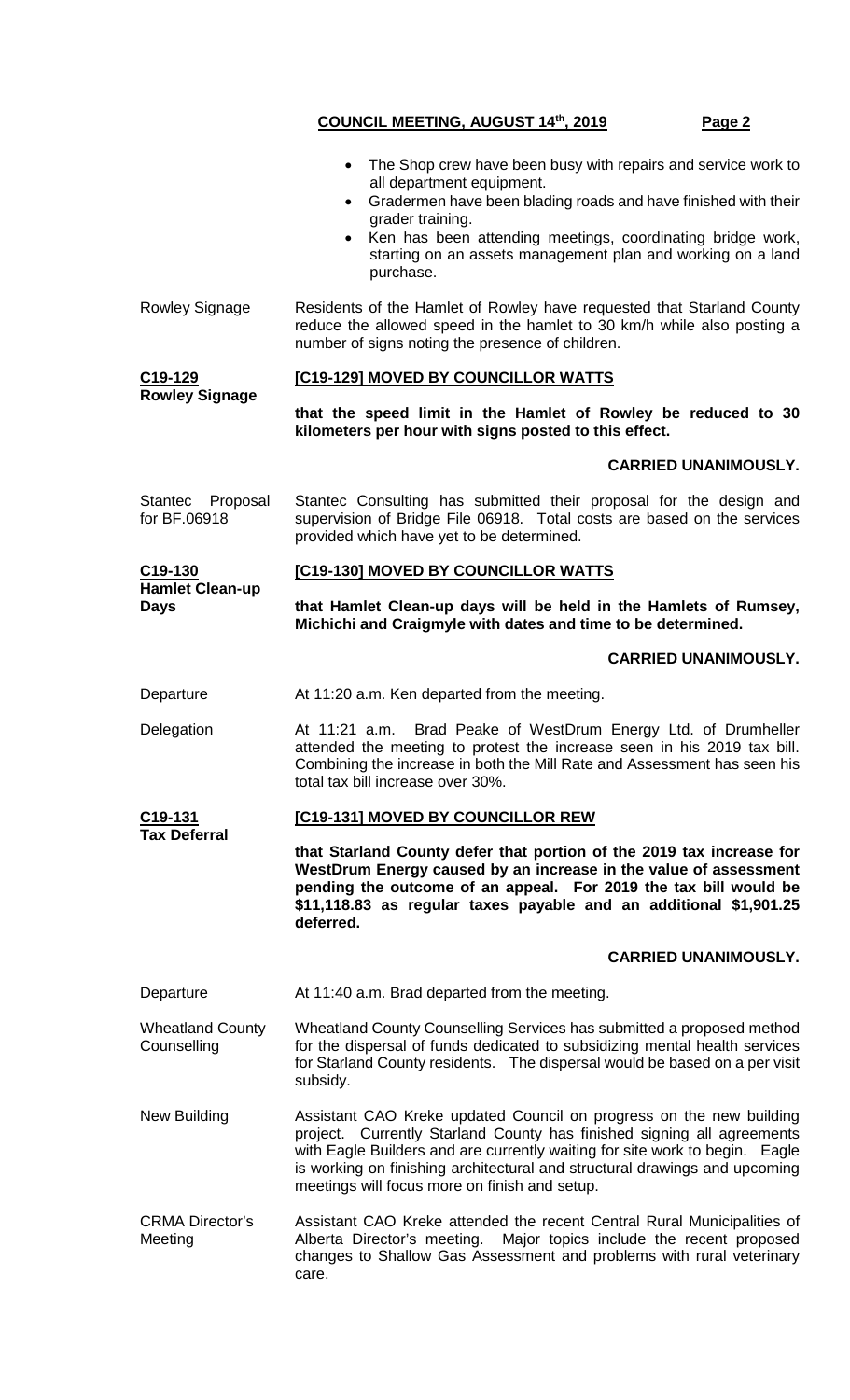| <b>MS Report</b>                                       | At 1.45 p.m. Municipal Services Manager Riep attended the meeting and<br>reviewed the MS report with Council. Highlights include the following:                                                                                                                                                                                                                                                                                     |  |  |  |
|--------------------------------------------------------|-------------------------------------------------------------------------------------------------------------------------------------------------------------------------------------------------------------------------------------------------------------------------------------------------------------------------------------------------------------------------------------------------------------------------------------|--|--|--|
|                                                        | The mowing program has not slowed down much due to all the<br>$\bullet$<br>rain recently. The mowing program generally starts to subside<br>as the growing season comes more to the end and we can start<br>to work on some other projects. This has not been the case this<br>year.                                                                                                                                                |  |  |  |
|                                                        | Utilities has been cleaning up some sites where we had done<br>$\bullet$<br>some excavation work earlier in the year where it had settled<br>such as the MacDermids property where we had a water break.<br>Farewell Productions is in the process of filming a movie in the<br>$\bullet$<br>Drumheller area and is using Horse Thief lookout as part of the<br>filming set. We have an agreement with Farewell to use the<br>site. |  |  |  |
|                                                        | Fit testing of the fire fighters was completed earlier in July and<br>$\bullet$<br>we had a very good turnout for the testing. The fit testing is a<br>requirement under OHS regulations.                                                                                                                                                                                                                                           |  |  |  |
| C <sub>19</sub> -132                                   | [C19-132] MOVED BY COUNCILLOR REW                                                                                                                                                                                                                                                                                                                                                                                                   |  |  |  |
| Michichi Fishing<br><b>Derby</b>                       | that the Michichi Fishing Derby be held on September $7th$ , 2019 at the<br>Michichi Campground.                                                                                                                                                                                                                                                                                                                                    |  |  |  |
|                                                        | <b>CARRIED UNANIMOUSLY.</b>                                                                                                                                                                                                                                                                                                                                                                                                         |  |  |  |
| Arrival                                                | At 1:55 p.m. Alan Hampton attended the meeting                                                                                                                                                                                                                                                                                                                                                                                      |  |  |  |
| Departure                                              | At 3:15 p.m. Glen departed from the meeting.                                                                                                                                                                                                                                                                                                                                                                                        |  |  |  |
| C <sub>19</sub> -133                                   | [C19-133] MOVED BY COUNCILLOR WATTS                                                                                                                                                                                                                                                                                                                                                                                                 |  |  |  |
| Motion to go<br><b>In-Camera</b>                       | that under the exemption granted by Section 17, Division 2, Part 1 of<br>the Freedom of Information and Protection of Personal Privacy Act<br>Deputy Reeve Sargent and Councillors Watts, Rew and Marshall and<br>Staff Bremer and Kreke proceed with the meeting In-Camera at 3:20<br>p.m.                                                                                                                                         |  |  |  |
|                                                        | <b>CARRIED UNANIMOUSLY.</b>                                                                                                                                                                                                                                                                                                                                                                                                         |  |  |  |
| C <sub>19</sub> -134                                   | [C19-134] MOVED BY COUNCILLOR MARHSALL                                                                                                                                                                                                                                                                                                                                                                                              |  |  |  |
| <b>Motion to come</b><br>out of In-Camera              | that the meeting proceed out of In-Camera at 3:30 p.m.                                                                                                                                                                                                                                                                                                                                                                              |  |  |  |
|                                                        | <b>CARRIED UNANIMOUSLY.</b>                                                                                                                                                                                                                                                                                                                                                                                                         |  |  |  |
| Departure                                              | At 3:35 p.m. Alan departed from the meeting.                                                                                                                                                                                                                                                                                                                                                                                        |  |  |  |
| <b>River Mapping</b><br>Study                          | The Alberta government has issued a Study Notice Update as to the<br>progress of the River Hazard Study which is ongoing throughout Alberta.<br>Technical work is expected to by complete by 2020.                                                                                                                                                                                                                                  |  |  |  |
| <b>Kneehill County</b><br>75 <sup>th</sup> Anniversary | Kneehill County is extending an invitation to Starland County Staff and<br>Council to attend their 75 <sup>th</sup> Anniversary Celebration on Friday, September<br>13, 2019 which will take place at the Three Hills Curling Rink.                                                                                                                                                                                                 |  |  |  |
| C <sub>19</sub> -135                                   | [C19-135] MOVED BY COUNCILLOR MARSHALL                                                                                                                                                                                                                                                                                                                                                                                              |  |  |  |
| <b>Amateur Team</b><br>Grant                           | that 18-2 Action Beach Volleyball Club be awarded an amateur team<br>grant in the amount of \$1,000 in accordance with Policy 720-31.                                                                                                                                                                                                                                                                                               |  |  |  |

#### **CARRIED UNANIMOUSLY.**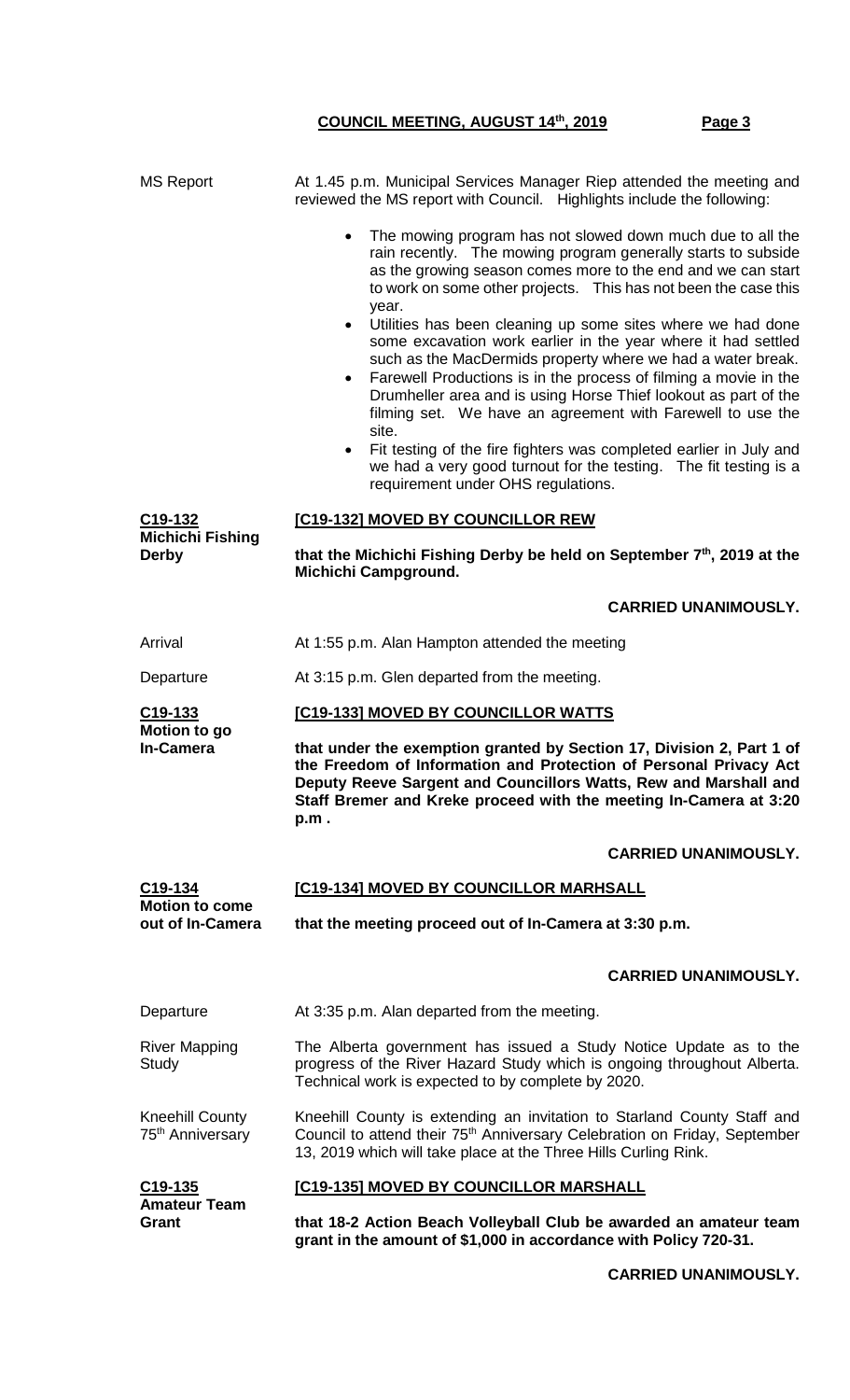| C19-136<br><b>Motion to go</b>            | [C19-136] MOVED BY COUNCILLOR REW                                                                                                                                                                                                                                                                                                                                                                                                                                                                                                                                                                        |                                                                                                                                                                                                                                                                  |                                                                                                                                                                                                                             |  |
|-------------------------------------------|----------------------------------------------------------------------------------------------------------------------------------------------------------------------------------------------------------------------------------------------------------------------------------------------------------------------------------------------------------------------------------------------------------------------------------------------------------------------------------------------------------------------------------------------------------------------------------------------------------|------------------------------------------------------------------------------------------------------------------------------------------------------------------------------------------------------------------------------------------------------------------|-----------------------------------------------------------------------------------------------------------------------------------------------------------------------------------------------------------------------------|--|
| <b>In-Camera</b>                          | that under the exemption granted by Section 17, Division 2, Part 1 of<br>the Freedom of Information and Protection of Personal Privacy Act<br>Deputy Reeve Sargent and Councillors Watts, Rew and Marshall and<br>Staff Bremer and Kreke proceed with the meeting In-Camera at 3:50<br>p.m.                                                                                                                                                                                                                                                                                                              |                                                                                                                                                                                                                                                                  |                                                                                                                                                                                                                             |  |
|                                           |                                                                                                                                                                                                                                                                                                                                                                                                                                                                                                                                                                                                          |                                                                                                                                                                                                                                                                  | <b>CARRIED UNANIMOUSLY.</b>                                                                                                                                                                                                 |  |
| C19-137                                   | [C19-137] MOVED BY COUNCILLOR REW                                                                                                                                                                                                                                                                                                                                                                                                                                                                                                                                                                        |                                                                                                                                                                                                                                                                  |                                                                                                                                                                                                                             |  |
| <b>Motion to come</b><br>out of In-Camera | that the meeting proceed out of In-Camera at 4:10 p.m.                                                                                                                                                                                                                                                                                                                                                                                                                                                                                                                                                   |                                                                                                                                                                                                                                                                  |                                                                                                                                                                                                                             |  |
|                                           |                                                                                                                                                                                                                                                                                                                                                                                                                                                                                                                                                                                                          |                                                                                                                                                                                                                                                                  | <b>CARRIED UNANIMOUSLY.</b>                                                                                                                                                                                                 |  |
| Council<br>Communications                 | <b>Council Communications:</b>                                                                                                                                                                                                                                                                                                                                                                                                                                                                                                                                                                           |                                                                                                                                                                                                                                                                  |                                                                                                                                                                                                                             |  |
|                                           | i)<br>Rumsey Centennial Committee re: Thank you<br>PRMS re: Board Meeting Minutes and 2018 Financial Statement<br>ii)<br>Insight Into Government - 1 issue<br>iii)<br><b>Rural Municipalities of Alberta</b><br>iv)<br><b>Contact Newsletter (3 Issues)</b><br>$\bullet$                                                                                                                                                                                                                                                                                                                                 |                                                                                                                                                                                                                                                                  |                                                                                                                                                                                                                             |  |
| Accounts                                  | Accounts - see prior motion.                                                                                                                                                                                                                                                                                                                                                                                                                                                                                                                                                                             |                                                                                                                                                                                                                                                                  |                                                                                                                                                                                                                             |  |
|                                           | <b>BIG COUNTRY GAS CO-OP</b><br><b>DIAMOND DEMOLITION</b><br>HENRY KROEGER REGIONAL WATER<br>MARSHALL, MURRAY<br>MPE ENGINEERING LTD.<br>OMNIGO SOFTWARE INTERNATIONAL<br>REW, JOHN<br><b>TOWN OF DRUMHELLER</b><br><b>VOLLMANN, CHARITY</b>                                                                                                                                                                                                                                                                                                                                                             | CK# 49307<br>CK# 49308<br>CK# 49309<br>CK# 49310<br>CK# 49311<br>CK# 49312<br>CK#49313<br>CK# 49314<br>CK# 49315                                                                                                                                                 | 200.48<br>139,571.88<br>212.81<br>7,352.86<br>945.00<br>5,172.40<br>2,497.62<br>3,094.85<br>17.87                                                                                                                           |  |
|                                           | <b>Sub-Total:</b>                                                                                                                                                                                                                                                                                                                                                                                                                                                                                                                                                                                        | \$                                                                                                                                                                                                                                                               | 159,065.77                                                                                                                                                                                                                  |  |
|                                           | <b>WISE ABATEMENT</b>                                                                                                                                                                                                                                                                                                                                                                                                                                                                                                                                                                                    | CK# 49316                                                                                                                                                                                                                                                        | 12,783.75                                                                                                                                                                                                                   |  |
|                                           | <b>Sub-Total:</b>                                                                                                                                                                                                                                                                                                                                                                                                                                                                                                                                                                                        | \$                                                                                                                                                                                                                                                               | 12,783.75                                                                                                                                                                                                                   |  |
|                                           | A.H. GRADER SERVICE LTD.<br>A&D HARPER TIRE (1979) LTD.<br>ADAMS INDUSTRIAL SUPPLIES INC.<br>ALBERTA ASSOCIATION OF CPOS<br>ALTAGAS UTILITIES INC.<br>ATCO STRUCTURES & LOGISTICS LTD. CK# 49322<br><b>AUTO VALUE PARTS - DRUMHELLER</b><br>BAR W PETROLEUM & ELECTRIC LTD.<br>BREMER, SHIRLEY J.<br><b>BROWNLEE LLP</b><br><b>BURROWS, BRADEN</b><br><b>RECEIVER GENERAL</b><br><b>CANADIAN TIRE</b><br>CHAMPION COMMERCIAL PRODUCTS<br>CHINOOK PUMPS LTD.<br>CIMA CANADA INC.<br>COSENS, JASON<br>D/K BLADE SERVICE LTD.<br>DELIA HISTORICAL SOCIETY<br>DRUM WIRELESS LTD.<br>DRUMHELLER CHRYSLER LTD. | CK# 49317<br>CK# 49318<br>CK# 49319<br>CK# 49320<br>CK# 49321<br>CK# 49323<br>CK# 49324<br>CK# 49325<br>CK# 49326<br>CK# 49327<br>CK# 49328<br>CK# 49329<br>CK# 49330<br>CK# 49331<br>CK# 49332<br>CK# 49333<br>CK# 49334<br>CK# 49335<br>CK# 49336<br>CK# 49337 | 8,634.15<br>871.42<br>1,911.50<br>525.00<br>535.56<br>10,316.25<br>1,275.87<br>739.11<br>572.68<br>3,300.41<br>125.99<br>240.00<br>138.83<br>794.09<br>398.37<br>2,186.63<br>300.00<br>7,560.00<br>36.00<br>189.00<br>83.46 |  |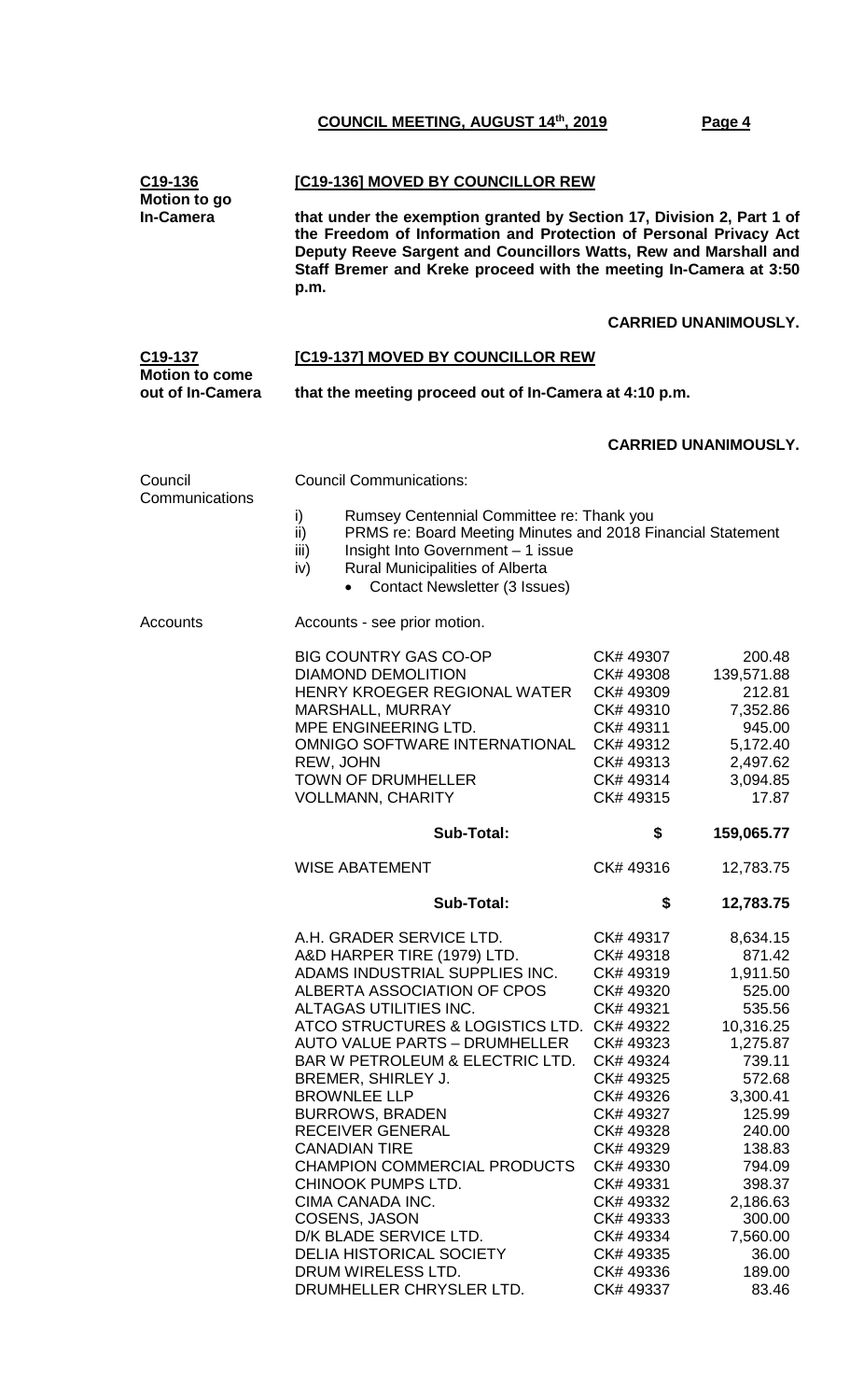| DRUMHELLER COMMUNITY LEARNING<br>DRUMHELLER EQUIPMENT SALES<br>EAST CENTRAL GAS CO-OP LTD.<br><b>ECS SAFETY SERVICES LTD.</b><br>ENDEAVOR CHARTERED ACCOUNT<br><b>ENMAX</b><br>FOURLANE FORD SALES LTD.<br><b>FRESON BROS DRUMHELLER</b><br><b>GANGSTER ENTERPRISES</b><br><b>GARRY'S WELDING AND SUPPLIES</b><br><b>GT HYDRAULIC &amp; BEARING INC</b><br><b>HI-WAY 9 EXPRESS LTD.</b><br><b>JERRY'S LOCK &amp; KEY SERVICE</b><br><b>KNEEHILL SOIL SERVICES</b><br>LAVERTY-ROLF, PATRICIA LYNN<br>LN LAND DEVELOPMENT TECH<br>LAPP<br>MACDERMID, DANIEL H.<br>MARSHALL, MURRAY<br><b>NETAGO</b><br><b>OASIS CARWASH &amp; CONVENIENCE</b><br><b>OLIVER IRRIGATION</b><br>PETROLEUM TANK MANAGEMENT<br>PETTY CASH<br>PRONGHORN CONTROLS<br>RECEIVER GENERAL OF CANADA<br>REW, JOHN<br>RIEP, GLEN<br><b>RMA FUEL</b><br>ROWE, DIANA<br><b>SARGENT, ROBERT</b><br>SHAW GMC CHEVROLET BUICK LTD.<br>SHRED-IT INTERNATIONAL ULC<br><b>STARLAND REGIONAL WATER</b><br><b>STEWART, KIM</b><br>TELUS COMMUNICATIONS INC.<br>TELUS MOBILITY INC.<br><b>TROCHU FIRE DEPARTMENT</b> | CK# 49338<br>CK# 49339<br>CK# 49340<br>CK# 49341<br>CK# 49342<br>CK# 49343<br>CK# 49344<br>CK# 49345<br>CK# 49346<br>CK# 49347<br>CK# 49348<br>CK# 49349<br>CK# 49350<br>CK# 49351<br>CK# 49352<br>CK# 49353<br>CK# 49354<br>CK# 49355<br>CK# 49356<br>CK# 49357<br>CK# 49358<br>CK# 49359<br>CK# 49360<br>CK# 49361<br>CK# 49362<br>CK#49363<br>CK# 49364<br>CK# 49365<br>CK# 49366<br>CK# 49367<br>CK# 49368<br>CK# 49369<br>CK# 49370<br>CK# 49371<br>CK# 49372<br>CK# 49373<br>CK# 49374<br>CK# 49375 | 75.00<br>9,575.24<br>174.20<br>291.91<br>1,863.75<br>4,794.17<br>127.63<br>650.16<br>1,963.50<br>234.28<br>355.56<br>476.03<br>28.22<br>134.10<br>850.00<br>4,239.90<br>24,661.20<br>500.00<br>300.12<br>319.95<br>74.08<br>484.02<br>195.00<br>119.78<br>4,331.46<br>71,247.07<br>299.14<br>2,521.99<br>33,143.87<br>25.39<br>214.58<br>453.76<br>258.79<br>700.90<br>36.00<br>290.79<br>1,514.12 |
|----------------------------------------------------------------------------------------------------------------------------------------------------------------------------------------------------------------------------------------------------------------------------------------------------------------------------------------------------------------------------------------------------------------------------------------------------------------------------------------------------------------------------------------------------------------------------------------------------------------------------------------------------------------------------------------------------------------------------------------------------------------------------------------------------------------------------------------------------------------------------------------------------------------------------------------------------------------------------------------------------------------------------------------------------------------------------|-----------------------------------------------------------------------------------------------------------------------------------------------------------------------------------------------------------------------------------------------------------------------------------------------------------------------------------------------------------------------------------------------------------------------------------------------------------------------------------------------------------|----------------------------------------------------------------------------------------------------------------------------------------------------------------------------------------------------------------------------------------------------------------------------------------------------------------------------------------------------------------------------------------------------|
|                                                                                                                                                                                                                                                                                                                                                                                                                                                                                                                                                                                                                                                                                                                                                                                                                                                                                                                                                                                                                                                                            |                                                                                                                                                                                                                                                                                                                                                                                                                                                                                                           |                                                                                                                                                                                                                                                                                                                                                                                                    |
| TROCHU MOTORS LTD.                                                                                                                                                                                                                                                                                                                                                                                                                                                                                                                                                                                                                                                                                                                                                                                                                                                                                                                                                                                                                                                         | CK# 49376                                                                                                                                                                                                                                                                                                                                                                                                                                                                                                 | 1,750.00<br>131.39                                                                                                                                                                                                                                                                                                                                                                                 |
| <b>UNIFIED ALLOYS</b><br>UNIVAR CANADA LTD.<br><b>WANNSTROM, STEVE</b><br><b>WARWICK PRINTING CO. LTD</b>                                                                                                                                                                                                                                                                                                                                                                                                                                                                                                                                                                                                                                                                                                                                                                                                                                                                                                                                                                  | CK# 49377<br>CK# 49378<br>CK# 49379<br>CK# 49380                                                                                                                                                                                                                                                                                                                                                                                                                                                          | 452.09<br>3,860.46<br>423.50<br>421.07                                                                                                                                                                                                                                                                                                                                                             |
| WASTE MANAGEMENT OF CANADA<br><b>WATER PURE &amp; SIMPLE</b><br><b>WATTS, JACKIE</b><br>WESTVIEW CO-OPERATIVE ASSN LTD.<br><b>WOLSELEY WATERWORKS</b>                                                                                                                                                                                                                                                                                                                                                                                                                                                                                                                                                                                                                                                                                                                                                                                                                                                                                                                      | CK# 49381<br>CK# 49382<br>CK# 49383<br>CK# 49384<br>CK# 49385                                                                                                                                                                                                                                                                                                                                                                                                                                             | 203.74<br>45.00<br>1,424.18<br>1,279.91<br>8.99                                                                                                                                                                                                                                                                                                                                                    |
| <b>Sub-Total:</b>                                                                                                                                                                                                                                                                                                                                                                                                                                                                                                                                                                                                                                                                                                                                                                                                                                                                                                                                                                                                                                                          | \$                                                                                                                                                                                                                                                                                                                                                                                                                                                                                                        | 218,260.31                                                                                                                                                                                                                                                                                                                                                                                         |
| <b>BARRON, FRANCIS</b><br>BURT, EDWIN L.<br><b>WATER PURE &amp; SIMPLE</b><br><b>WOLF, TRACY</b><br>WOLF, TRACY & MONTGOMERY, CINDY CK# 49390<br>1325856 ALBERTA LTD.                                                                                                                                                                                                                                                                                                                                                                                                                                                                                                                                                                                                                                                                                                                                                                                                                                                                                                      | CK# 49386<br>CK# 49387<br>CK# 49388<br>CK# 49389<br>CK# 49391                                                                                                                                                                                                                                                                                                                                                                                                                                             | 1,182.50<br>150.00<br>108.00<br>1,305.00<br>2,665.00<br>29.40                                                                                                                                                                                                                                                                                                                                      |
| <b>Sub-Total:</b>                                                                                                                                                                                                                                                                                                                                                                                                                                                                                                                                                                                                                                                                                                                                                                                                                                                                                                                                                                                                                                                          | \$                                                                                                                                                                                                                                                                                                                                                                                                                                                                                                        | 5,439.90                                                                                                                                                                                                                                                                                                                                                                                           |

| CK# 49392 | 13,891.50 |
|-----------|-----------|
| CK# 49393 | 181.65    |
| CK# 49394 | 167.44    |
| CK# 49395 | 137.55    |
| CK#49396  | 23.753.37 |
|           |           |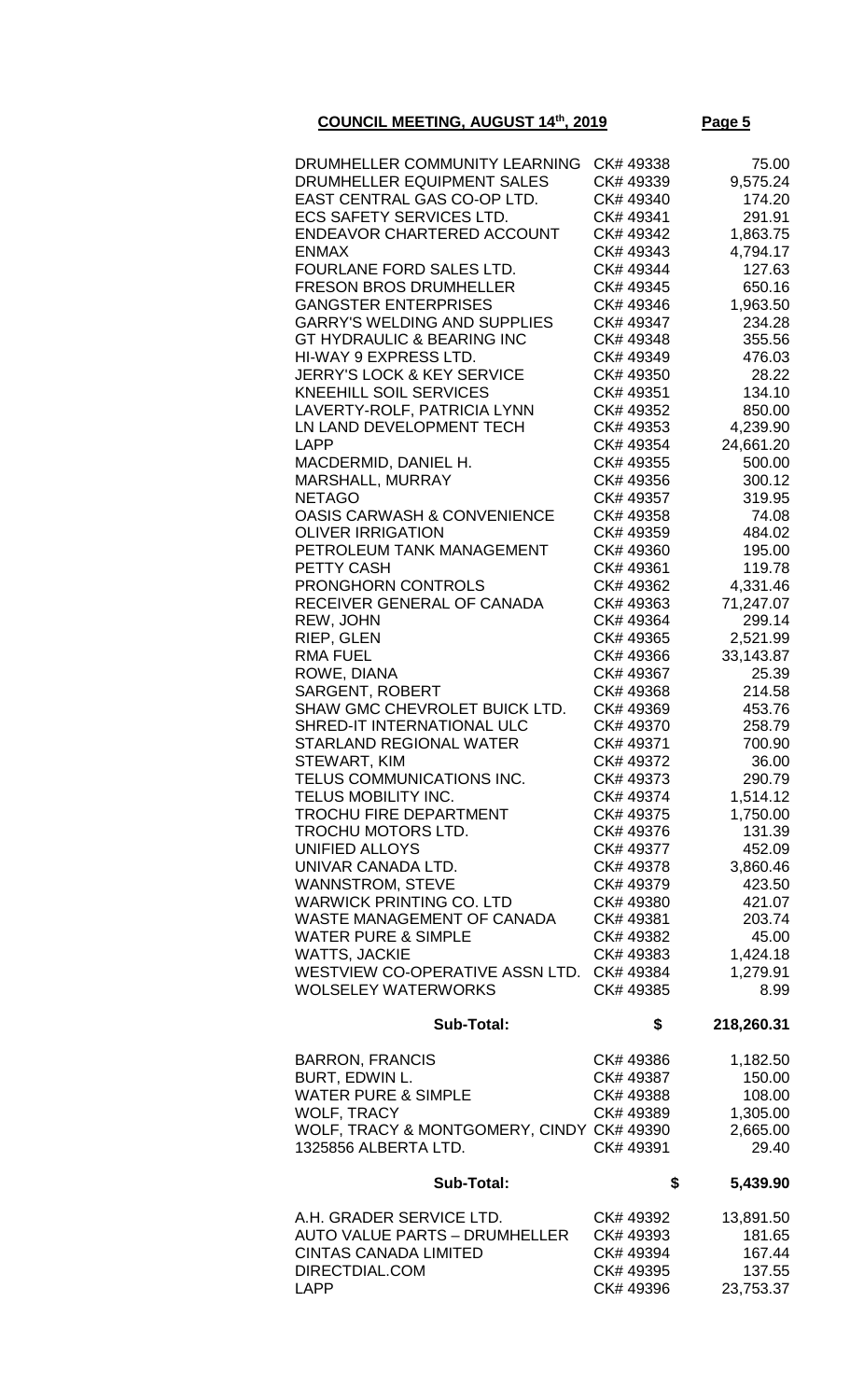| PRAIRIE LAND REGIONAL DIVISION<br>RECEIVER GENERAL OF CANADA<br>ROCKY MOUNTAIN PHOENIX<br>SUN LIFE ASSURANCE COMPANY<br>TELUS MOBILITY INC.<br>THE FLAG SHOP<br><b>VILLAGE OF MORRIN</b><br><b>VILLAGE OF MUNSON</b><br><b>WANNSTROM, STEVE</b>                                                                                                                                                                                                                                                                                                                                                                                                                                                                                                                                                                                                                                                                                                                                                                                                                                                                                                                                                                                                                                                                                                                                                                                         | CK# 49397<br>CK# 49398<br>CK# 49399<br>CK# 49400<br>CK# 49401<br>CK# 49402<br>CK# 49403<br>CK# 49404<br>CK# 49405                                                                                                                                                                                                                                                                                                                                                                                                                                                                                               | 20,000.00<br>68,236.19<br>237.76<br>20,665.37<br>1,337.62<br>2,305.49<br>4,371.73<br>5,371.19<br>2,249.61                                                                                                                                                                                                                                                                                                                                                                                                                  |
|-----------------------------------------------------------------------------------------------------------------------------------------------------------------------------------------------------------------------------------------------------------------------------------------------------------------------------------------------------------------------------------------------------------------------------------------------------------------------------------------------------------------------------------------------------------------------------------------------------------------------------------------------------------------------------------------------------------------------------------------------------------------------------------------------------------------------------------------------------------------------------------------------------------------------------------------------------------------------------------------------------------------------------------------------------------------------------------------------------------------------------------------------------------------------------------------------------------------------------------------------------------------------------------------------------------------------------------------------------------------------------------------------------------------------------------------|-----------------------------------------------------------------------------------------------------------------------------------------------------------------------------------------------------------------------------------------------------------------------------------------------------------------------------------------------------------------------------------------------------------------------------------------------------------------------------------------------------------------------------------------------------------------------------------------------------------------|----------------------------------------------------------------------------------------------------------------------------------------------------------------------------------------------------------------------------------------------------------------------------------------------------------------------------------------------------------------------------------------------------------------------------------------------------------------------------------------------------------------------------|
| <b>Sub-Total:</b>                                                                                                                                                                                                                                                                                                                                                                                                                                                                                                                                                                                                                                                                                                                                                                                                                                                                                                                                                                                                                                                                                                                                                                                                                                                                                                                                                                                                                       | \$                                                                                                                                                                                                                                                                                                                                                                                                                                                                                                                                                                                                              | 162,906.47                                                                                                                                                                                                                                                                                                                                                                                                                                                                                                                 |
| A.P.I. ALARM INC.<br>A&D HARPER TIRE (1979) LTD.<br>ADAMS INDUSTRIAL SUPPLIES INC.<br>AIR LIQUIDE CANADA INC.<br><b>ALBERTA GOVERNMENT SERVICES</b><br>ALBERTA MUNICIPAL DATA SHARING<br>ALBERTA ONE-CALL CORPORATION<br>ATB FINANCIAL MASTERCARD<br>ATCO STRUCTURES & LOGISTICS LTD.<br><b>AUTO VALUE PARTS - DRUMHELLER</b><br><b>BADLANDS GEOMATICS</b><br>BELFOR (CANADA) INC.<br>BERLANDO NOVELTIES LTD.<br><b>BIG COUNTRY GAS CO-OP</b><br><b>BIG COUNTRY GRAPHICS &amp; PRINTING</b><br>BUFFALO JUMP CONTRACTING INC.<br><b>RECEIVER GENERAL</b><br><b>CANADIAN TIRE</b><br><b>CAPITAL "I" INDUSTRIES</b><br>CAWIEZEL, LAURA<br>M.W.C. TRUCKING LTD.<br><b>CHAMPION COMMERCIAL PRODUCTS</b><br><b>CINTAS CANADA LIMITED</b><br><b>DIGITEX CANADA INC.</b><br>DRUMHELLER SOLID WASTE<br>DRUMHELLER CHRYSLER LTD.<br><b>FRESON BROS DRUMHELLER</b><br><b>GANGSTER ENTERPRISES</b><br>GLOVER INTERNATIONAL TRUCKS LTD. CK# 49434<br><b>HAMELIN, EDITH</b><br><b>HECK, BRIAN</b><br>HENRY KROEGER REGIONAL WATER<br>HI-WAY 9 EXPRESS LTD.<br>HODGE BROTHERS TRUCKING LTD.<br>HODGE, ROGER<br>O/A J.C. INDUSTRIES LTD.<br><b>KNEEHILL COUNTY</b><br><b>KUDRAS, DARA</b><br>KUHL TUF WEAR LTD.<br>LN LAND DEVELOPMENT TECH<br>MARSHALL, MURRAY<br>MORRIN COMMUNITY HALL ASSOC<br><b>MORRIN FOODS</b><br>MPE ENGINEERING LTD.<br>NEU MUEHL HUTTERIAN BRETHREN<br>NEW WEST FREIGHTLINER INC-RD<br><b>OASIS CARWASH &amp; CONVENIENCE</b> | CK# 49406<br>CK# 49407<br>CK# 49408<br>CK# 49409<br>CK# 49410<br>CK# 49411<br>CK# 49412<br>CK# 49413<br>CK#49414<br>CK# 49415<br>CK#49416<br>CK# 49417<br>CK#49418<br>CK# 49419<br>CK# 49420<br>CK# 49421<br>CK# 49422<br>CK# 49423<br>CK# 49424<br>CK# 49425<br>CK# 49426<br>CK# 49427<br>CK# 49428<br>CK# 49429<br>CK# 49430<br>CK# 49431<br>CK# 49432<br>CK# 49433<br>CK# 49435<br>CK# 49436<br>CK# 49437<br>CK# 49438<br>CK# 49439<br>CK# 49440<br>CK# 49441<br>CK# 49442<br>CK# 49443<br>CK# 49444<br>CK# 49445<br>CK# 49446<br>CK# 49447<br>CK# 49448<br>CK# 49449<br>CK# 49450<br>CK# 49451<br>CK# 49452 | 141.75<br>4,552.89<br>788.43<br>387.29<br>40.00<br>200.00<br>126.00<br>2,837.03<br>10,316.25<br>1,139.83<br>735.00<br>11,633.53<br>8,214.94<br>195.77<br>475.65<br>357,824.46<br>90.00<br>234.92<br>2,385.92<br>65.81<br>13,096.52<br>585.44<br>599.91<br>395.79<br>437.21<br>156.12<br>878.32<br>1,153.95<br>4,355.88<br>142.80<br>171.20<br>9,326.74<br>751.03<br>46,113.33<br>18,526.33<br>396.90<br>5,682.55<br>104.92<br>122.84<br>7,739.08<br>195.12<br>600.00<br>258.75<br>4,890.38<br>1,600.00<br>137.68<br>122.91 |
| PRIMROSE, BRAD<br><b>PRONGHORN CONTROLS</b><br>PUROLATOR INC.<br><b>RMA FUEL</b><br>ROADATA SERVICES LTD.                                                                                                                                                                                                                                                                                                                                                                                                                                                                                                                                                                                                                                                                                                                                                                                                                                                                                                                                                                                                                                                                                                                                                                                                                                                                                                                               | CK# 49453<br>CK# 49454<br>CK# 49455<br>CK# 49456<br>CK# 49457                                                                                                                                                                                                                                                                                                                                                                                                                                                                                                                                                   | 15,854.98<br>1,101.29<br>175.14<br>53,858.45<br>173.25                                                                                                                                                                                                                                                                                                                                                                                                                                                                     |
| ROBMAC ENTERPRISES LTD.                                                                                                                                                                                                                                                                                                                                                                                                                                                                                                                                                                                                                                                                                                                                                                                                                                                                                                                                                                                                                                                                                                                                                                                                                                                                                                                                                                                                                 | CK# 49458                                                                                                                                                                                                                                                                                                                                                                                                                                                                                                                                                                                                       | 6,799.16                                                                                                                                                                                                                                                                                                                                                                                                                                                                                                                   |